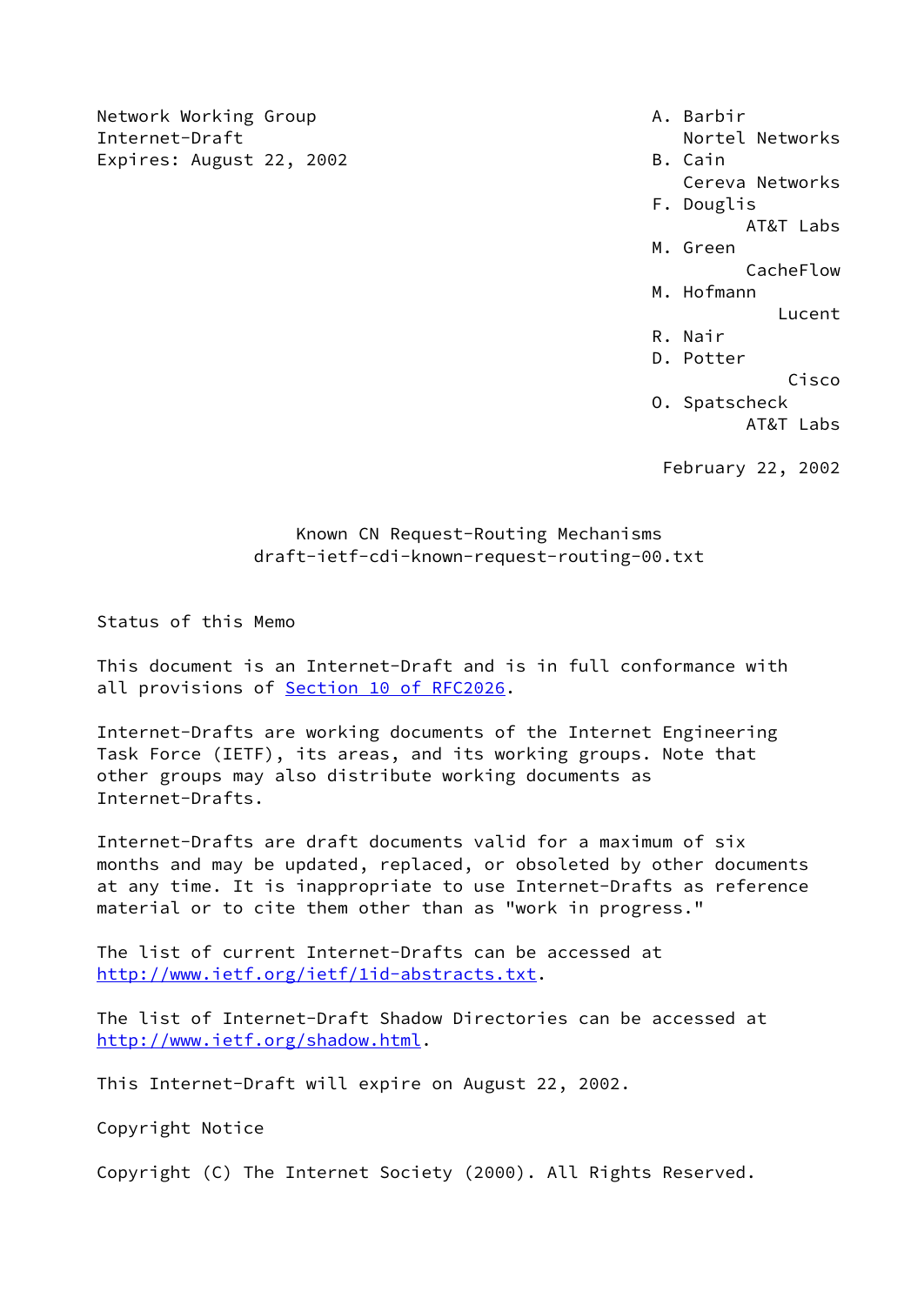<span id="page-1-0"></span>Internet-Draft Known CN Request-Routing Mechanisms February 22, 2002

### Abstract

 The work presents a summary of Request-Routing techniques that are used to direct client requests to surrogates based on various policies and a possible set of metrics. In this memo the term Request-Routing represents techniques that are commonly called content routing or content redirection. In principle, Request-Routing techniques can be classified under: DNS Request-Routing, Transport-layer Request-Routing, and Application-layer Request-Routing.

# Table of Content

| $\perp$ .        |                                        |
|------------------|----------------------------------------|
| 2.               | DNS based Request-Routing Mechanisms 3 |
| 2.1              |                                        |
| 2.2              |                                        |
| 2.3              |                                        |
| 2.3.1            |                                        |
| 2.3.2            |                                        |
| 2.4              |                                        |
| 2.5              |                                        |
| 2.6              |                                        |
| 3.               |                                        |
| 4.               |                                        |
| 4.1              |                                        |
| 4.1.1            |                                        |
|                  |                                        |
| 4.1.1.2          |                                        |
| 4.1.2            |                                        |
| 4.1.3            |                                        |
| 4.2              |                                        |
| 4.2.1            |                                        |
| 4.2.2            |                                        |
| 4.2.3            | Content Modification Limitations 11    |
| $\overline{5}$ . | Combination of Multiple Mechanisms 11  |
| 6.               |                                        |
| $\mathbf{I}$ .   |                                        |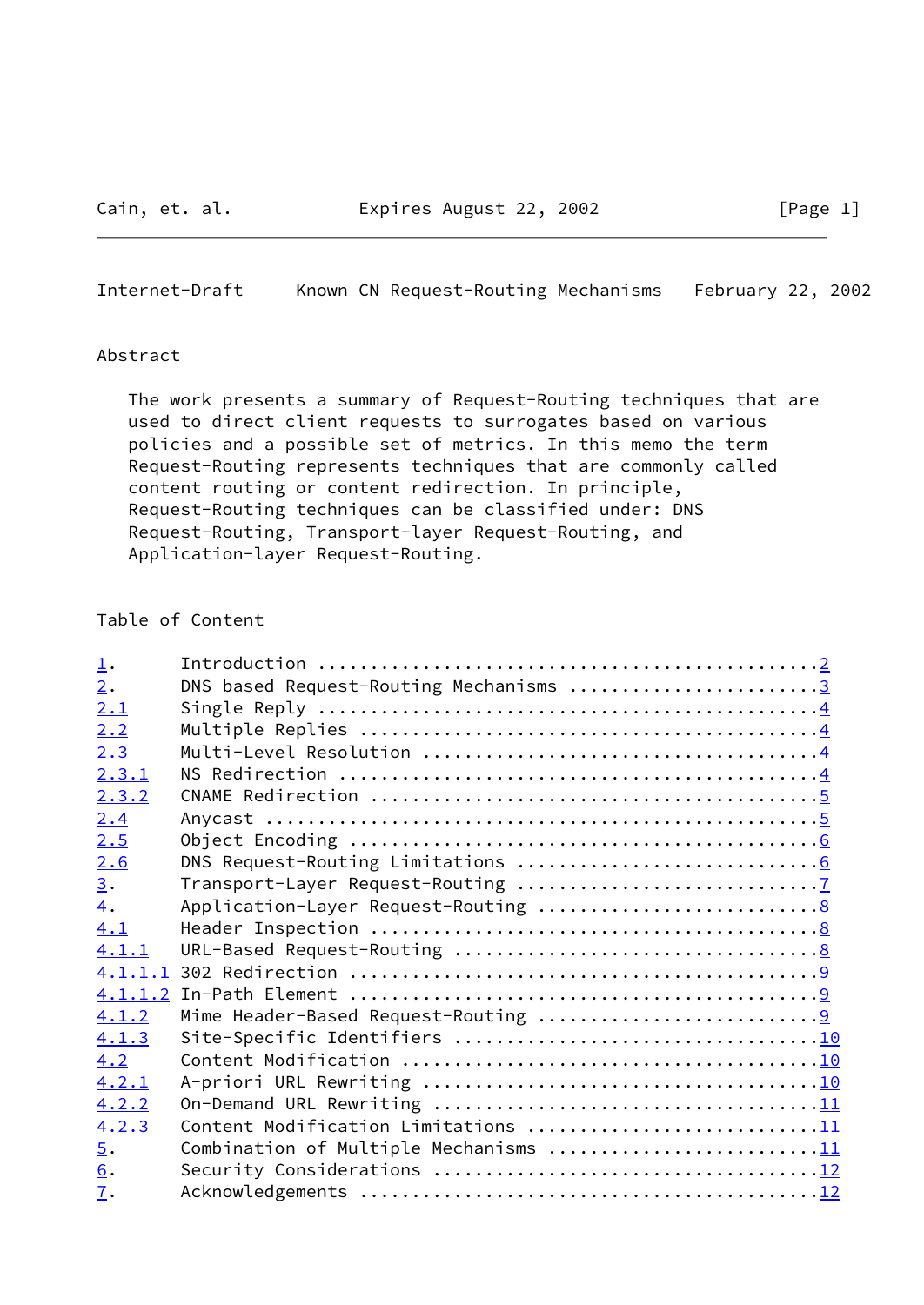| 8.    |  |
|-------|--|
| 9.    |  |
|       |  |
| A.1   |  |
| A.1.1 |  |
| A.1.2 |  |
| A.1.3 |  |
| A.2   |  |
| A.2.1 |  |
| A.2.2 |  |

Cain, et. al. Expires August 22, 2002 [Page 2]

<span id="page-2-1"></span>Internet-Draft Known CN Request-Routing Mechanisms February 22, 2002

## <span id="page-2-0"></span>[1](#page-2-0). Introduction

 The document provides a summary of current known techniques that could be used to direct client requests to surrogates based on various policies and a possible set of metrics. The task of directing clients' requests to surrogates is also called Request-Routing, Content Routing or Content Redirection.

 Request-Routing techniques are commonly used in Content Networks (also known as Content Delivery Networks)[\[5\]](#page-13-2). Content Networks include network infrastructure that exists in layers 4 through 7. Content Networks deal with the routing and forwarding of requests and responses for content. Content Networks rely on layer 7 protocols such as HTTP  $\left[\frac{4}{1}\right]$  OR RTP  $\left[\frac{8}{1}\right]$  for transport.

 Request-Routing techniques are generally used to direct client requests for objects to a surrogate or a set of surrogates that could best serve that content. Request-Routing mechanisms could be used to direct client requests to surrogates that are within a Content Network (CN) [\[5\]](#page-13-2).

 Request-Routing techniques are used as a vehicle to extend the reach and scale of Content Delivery Networks. There exist multiple Request-Routing mechanisms. At a high-level, these may be classified under: DNS Request-Routing, transport-layer Request-Routing, and application-layer Request-Routing.

 A request routing system uses a set of metrics in an attempt to direct users to surrogate that can best serve the request. For example, the choice of the surrogate could be based on network proximity, bandwidth availability, surrogate load and availability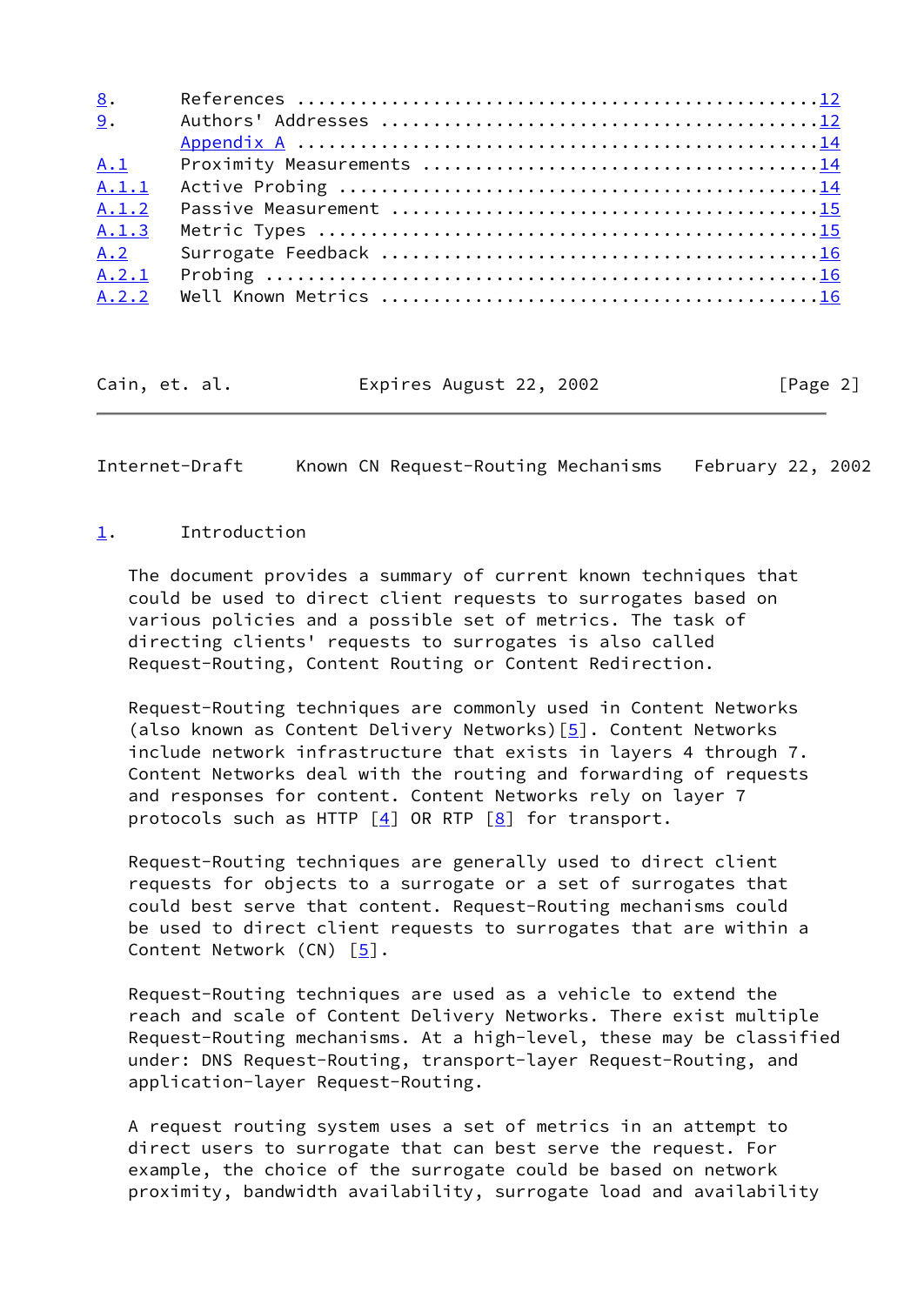of content. Appendix A provides a summary of metrics and measurement techniques that could be used in the selection of the best surrogate.

The memo is organized as follows: [Section 2](#page-3-0) provides a summary of known DNS based Request-Routing techniques. [Section 3](#page-7-0) discusses transport-layer Request-Routing methods. In [section 4](#page-8-0) application-layer Request-Routing mechanisms are explored. [Section](#page-12-0) [5](#page-12-0) provides insight on combining the various methods that were discussed in the earlier sections in order to optimize the performance of the Request-Routing System. Appendix A provides a summary of possible metrics and measurements techniques that could be used by the Request-Routing system to choose a given surrogate.

#### <span id="page-3-0"></span>[2](#page-3-0). DNS based Request-Routing Mechanisms

 DNS based Request-Routing techniques are common due to the ubiquity of DNS as a directory service. In DNS based Request-Routing techniques, a specialized DNS server is inserted in the DNS

| Cain, et. al. | Expires August 22, 2002 | [Page 3] |
|---------------|-------------------------|----------|
|---------------|-------------------------|----------|

<span id="page-3-2"></span>Internet-Draft Known CN Request-Routing Mechanisms February 22, 2002

 resolution process. The server is capable of returning a different set of A, NS or CNAME records based on user defined policies, metrics, or a combination of both.

### <span id="page-3-1"></span>[2.1](#page-3-1) Single Reply

 In this approach, the DNS server is authoritative for the entire DNS domain or a sub domain. The DNS server returns the IP address of the best surrogate in an A record to the requesting DNS server. The IP address of the surrogate could also be a virtual IP(VIP) address of the best set of surrogates for requesting DNS server.

## <span id="page-3-3"></span>[2.2](#page-3-3) Multiple Replies

 In this approach, the Request-Routing DNS server returns multiple replies such as several A records for various surrogates. Common implementations of client site DNS server's cycles through the multiple replies in a Round-Robin fashion. The order in which the records are returned can be used to direct multiple clients using a single client site DNS server.

## <span id="page-3-4"></span>[2.3](#page-3-4) Multi-Level Resolution

In this approach multiple Request-Routing DNS servers can be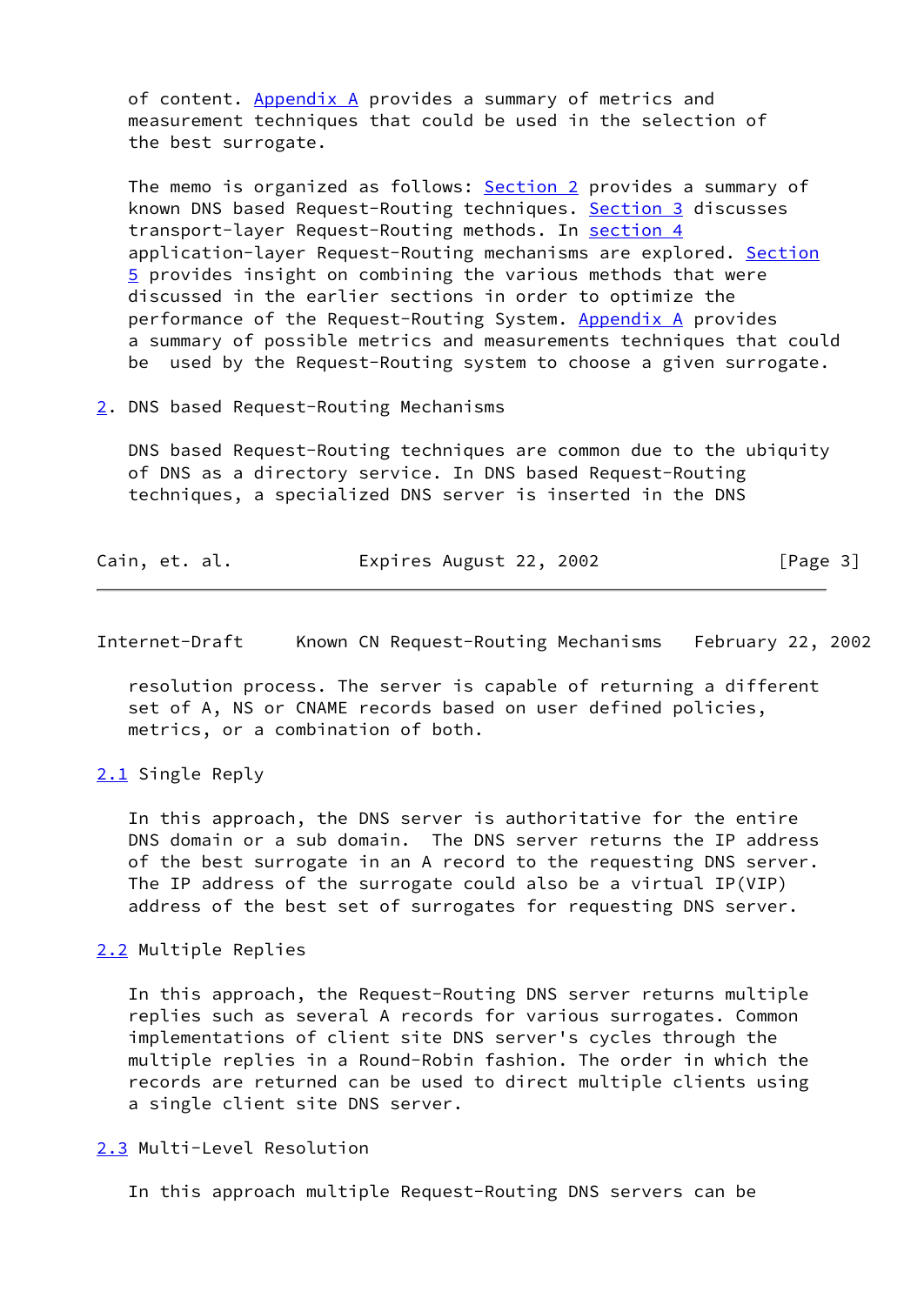involved in a single DNS resolution. The rationale of utilizing multiple Request-Routing DNS servers in a single DNS resolution is to allow one to distribute more complex decisions from a single server to multiple, more specialized, Request-Routing DNS servers. The most common mechanisms used to insert multiple Request-Routing DNS servers in a single DNS resolution is the use of NS and CNAME records. An example would be the case where a higher level DNS server operates within a territory, directing the DNS lookup to a more specific DNS server within that territory to provide a more accurate resolution.

### <span id="page-4-0"></span>[2.3.1](#page-4-0) NS Redirection

 A DNS server can use NS records to redirect the authority of the next level domain to another Request-Routing DNS server. The, technique allows multiple DNS server to be involved in the name resolution process. For example, a client site DNS server resolving a.b.c.com would eventually request a resolution of a.b.c.com from the name server authoritative for c.com. The name server authoritative for this domain might be a Request-Routing NS server. In this case the Request-Routing DNS server can either return a set of A records or can redirect the resolution of the request a.b.c.com to the DNS server that is authoritative for .c.com using NS records.

 One drawback of using NS records is that the number of Request-Routing DNS servers are limited by the number of parts in

| Cain, et. al. | Expires August 22, 2002 | [Page 4] |
|---------------|-------------------------|----------|
|---------------|-------------------------|----------|

<span id="page-4-1"></span>Internet-Draft Known CN Request-Routing Mechanisms February 22, 2002

 the DNS name. This problem results from DNS policy that causes a client site DNS server to abandon a request if no additional parts of the DNS name are resolved in an exchange with an authoritative DNS server.

 A second drawback is that the last DNS server can determine the TTL of the entire resolution process. Basically, the last DNS server can return in the authoritative section of its response its own NS record. The client will use this cached NS record for further request resolutions until it expires.

 Another drawback is that some implementations of bind voluntarily cause timeouts to simplify their implementation in cases in which a NS level redirect points to a name server for which no valid A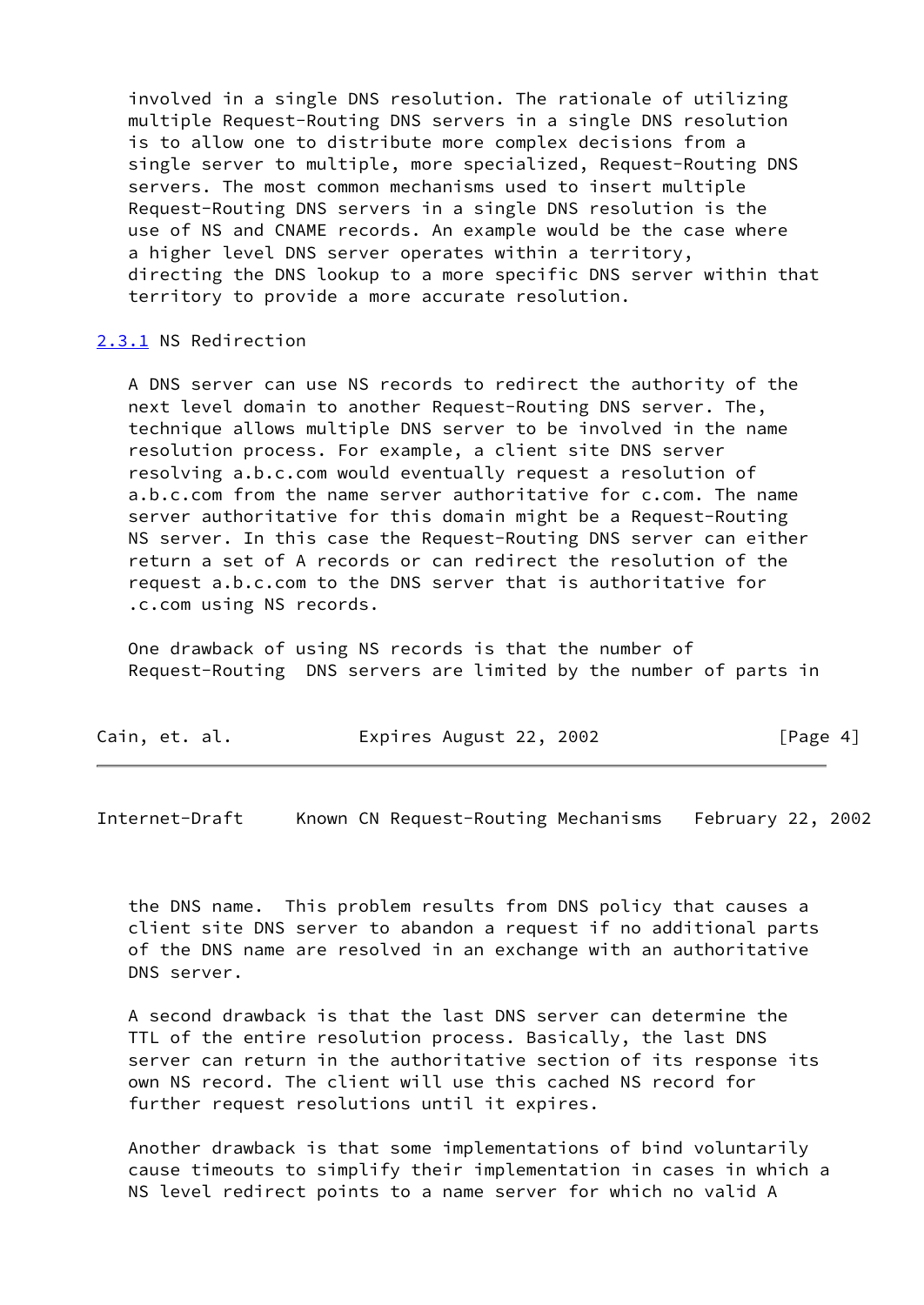record is returned or cached. This is especially a problem if the domain of the name server does not match the domain currently resolved, since in this case the A records, which might be passed in the DNS response, are discarded for security reasons. Another drawback is the added delay in resolving the request due to the use of multiple DNS servers.

#### <span id="page-5-0"></span>[2.3.2](#page-5-0) CNAME Redirection

 In this scenario, the Request-Routing DNS server returns a CNAME record to direct resolution to an entirely new domain. In principle, the new domain might employ a new set of Request-Routing DNS servers.

 One disadvantage of this approach is the additional overhead of resolving the new domain name. The main advantage of this approach is that the number of Request-Routing DNS servers is independent of the format of the domain name.

#### <span id="page-5-1"></span>[2.4](#page-5-1) Anycast

Anycast  $[6]$  $[6]$  is an inter-network service that is applicable to networking situations where a host, application, or user wishes to locate a host which supports a particular service but, if several servers support the service, does not particularly care which server is used. In an anycast service, a host transmits a datagram to an anycast address and the inter-network is responsible for providing best effort delivery of the datagram to at least one, and preferably only one, of the servers that accept datagrams for the anycast address.

 The motivation for anycast is that it considerably simplifies the task of finding an appropriate server. For example, users, instead of consulting a list of servers and choosing the closest one, could simply type the name of the server and be connected to the nearest

| Cain, et. al. | Expires August 22, 2002 |  | [Page 5] |  |
|---------------|-------------------------|--|----------|--|
|---------------|-------------------------|--|----------|--|

<span id="page-5-2"></span>Internet-Draft Known CN Request-Routing Mechanisms February 22, 2002

 one. By using anycast, DNS resolvers would no longer have to be configured with the IP addresses of their servers, but rather could send a query to a well-known DNS anycast address.

 Furthermore, to combine measurement and redirection, the Request-Routing DNS server can advertise an anycast address as its IP address. The same address is used by multiple physical DNS servers. In this scenario, the Request-Routing DNS server that is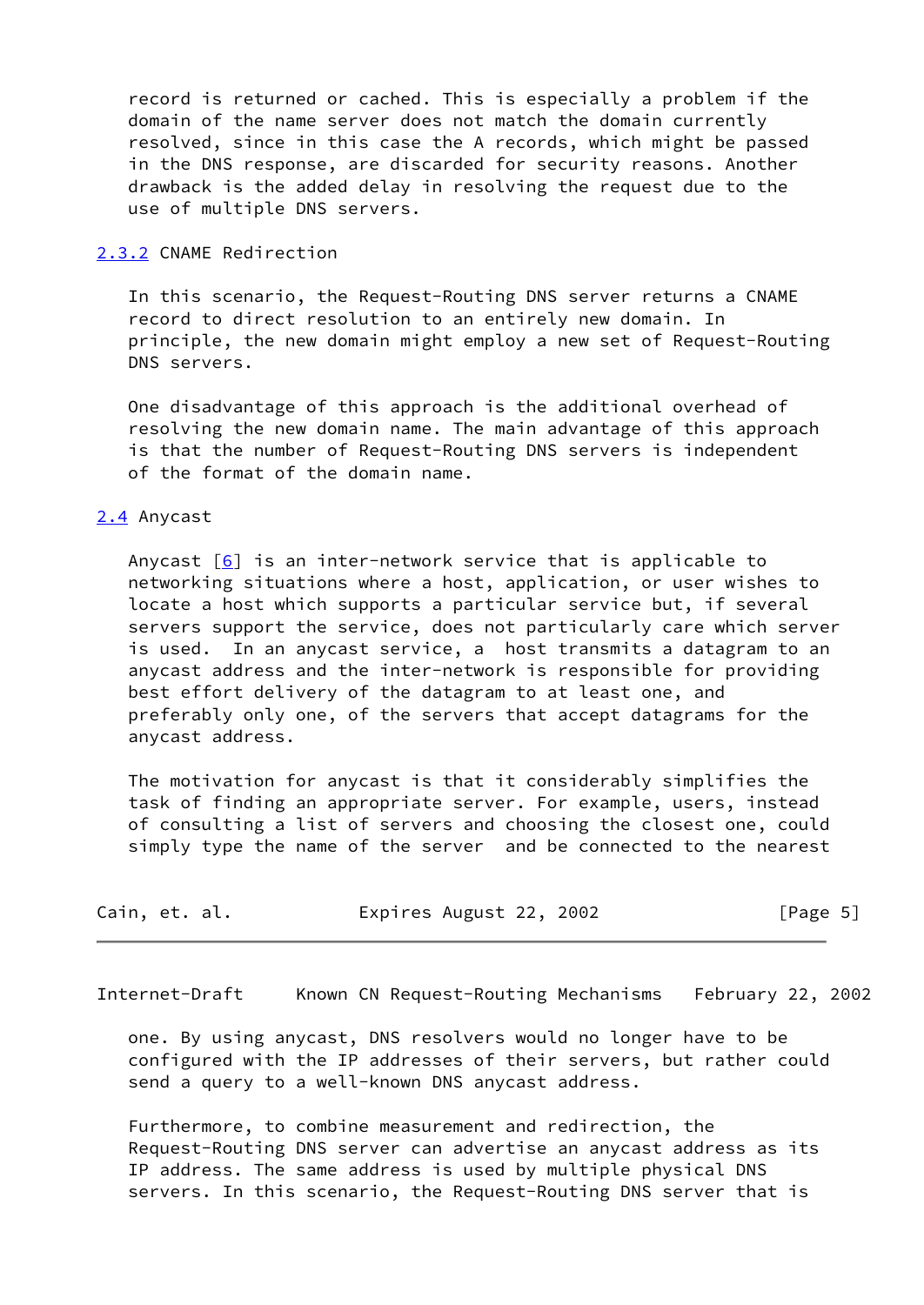the closest to the client site DNS server in terms of OSPF and BGP routing will receive the packet containing the DNS resolution request. The server can use this information to make a Request- Routing decision. Drawbacks of this approach are listed below:

- \* The DNS server may not be the closest server in terms of routing to the client.
- \* Typically, routing protocols are not load sensitive. Hence, the closest server may not be the one with the least network latency.
- \* The server load is not considered during the Request- Routing process.

# <span id="page-6-0"></span>[2.5](#page-6-0) Object Encoding

 Since only DNS names are visible during the DNS Request-Routing, some solutions encode the object type, object hash, or similar information into the DNS name. This might vary from a simple division of objects based on object type (such as images.a.b.c.com and streaming.a.b.c.com) to a sophisticated schema in which the domain name contains a unique identifier (such as a hash) of the object. The obvious advantage is that object information is available at resolution time. The disadvantage is that the client site DNS server has to perform multiple resolutions to retrieve a single Web page, which might increase rather than decrease the overall latency.

<span id="page-6-1"></span>[2.6](#page-6-1) DNS Request-Routing Limitations

 Some limitations of DNS based Request-Routing techniques are described below:

- 1. DNS only allows resolution at the domain level. However, an ideal request resolution system should service requests per object level.
- 2. In DNS based Request-Routing systems servers may be required to return DNS entries with a short time-to-live (TTL) values. This may be needed in order to be able to react quickly in the face of outages. This in return may increase the volume of requests to DNS servers.

| Cain, et. al. | Expires August 22, 2002 | [Page 6] |
|---------------|-------------------------|----------|
|---------------|-------------------------|----------|

<span id="page-6-2"></span>Internet-Draft Known CN Request-Routing Mechanisms February 22, 2002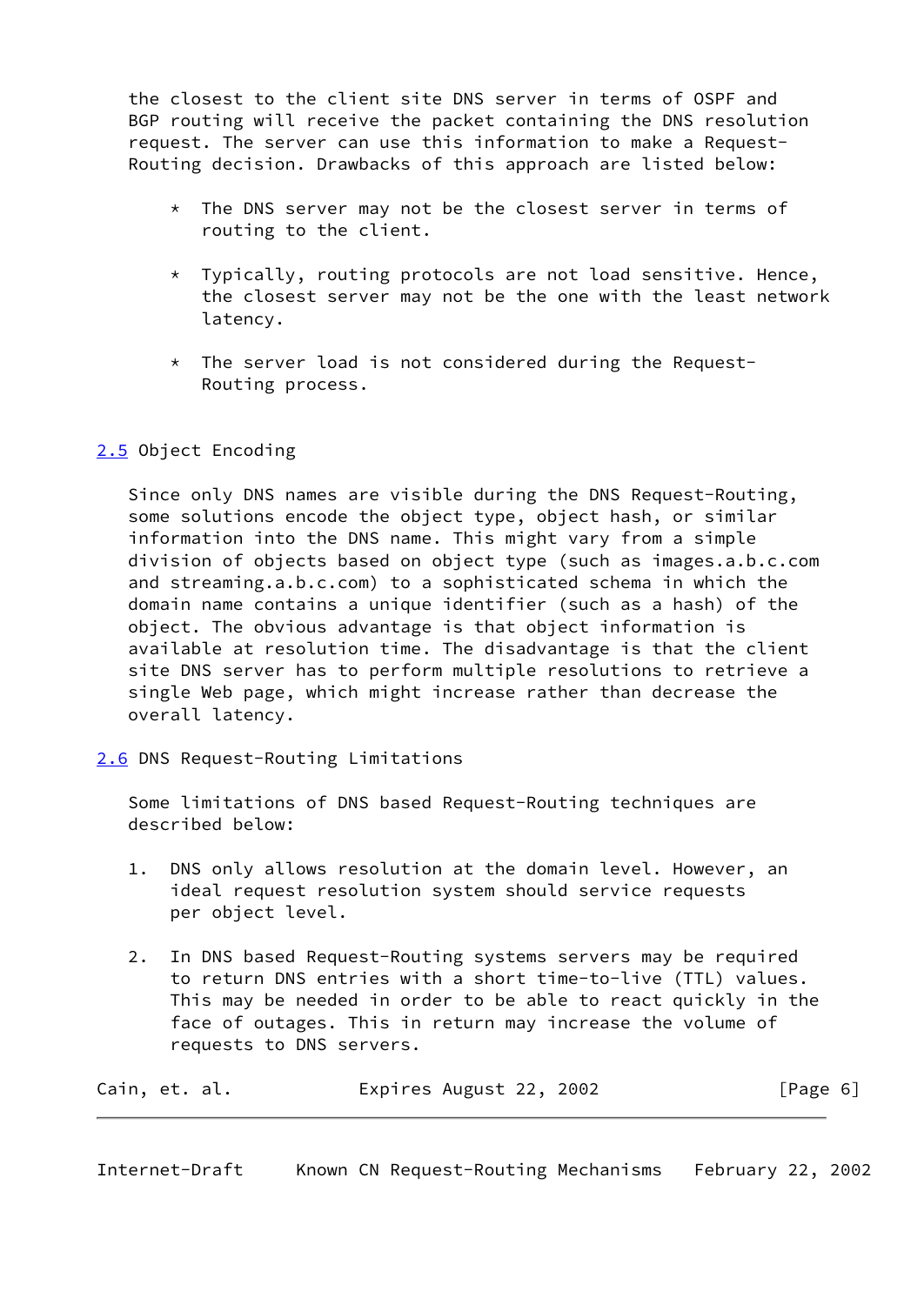- 3. Some DNS implementations do not always adhere to DNS standards. For example, many DNS implementations do not honor the DNS TTL field.
- 4. DNS Request-Routing is based only on knowledge of the client DNS server, as client addresses are not relayed within DNS requests. This limits the ability of the Request-Routing system to determine a client's proximity to the surrogate.
- 5. DNS servers can request and allow recursive resolution of DNS names. For recursive resolution of requests, the Request- Routing DNS server will not be exposed to the IP address of the client's site DNS server. In this case, the Request-Routing DNS server will be exposed to the address of the DNS server that is recursively requesting the information on behalf of the client's site DNS server. For example, imgs.company.com might be resolved by a CN, but the request for the resolution might come from dns1.company.com as a result of the recursion.
- 6. Users that share a single client site DNS server will be redirected to the same set of IP addresses during the TTL interval. This might lead to overloading of the surrogate during a flash crowd.
- 7. Some implementations of bind can cause DNS timeouts to occur while handling exceptional situations. For example, timeouts can occur for NS redirections to unknown domains.
- <span id="page-7-0"></span>[3](#page-7-0). Transport-Layer Request-Routing

 At the transport-layer finer levels of granularity can be achieved by the close inspection of client's requests. In this approach, the Request-Routing system inspects the information available in the first packet of the client's request to make surrogate selection decisions. The inspection of the client's requests provides data about the client's IP address, port information, and layer 4 protocol. The acquired data could be used in combination with user-defined policies and other metrics to determine the selection of a surrogate that is better suited to serve the request. The techniques that are used to hand off the session to a more appropriate surrogate are beyond the scope of this document.

 In general, the forward-flow traffic (client to newly selected surrogate) will flow through the surrogate originally chosen by DNS. The reverse-flow (surrogate to client) traffic, which normally transfers much more data than the forward flow, would typically take the direct path.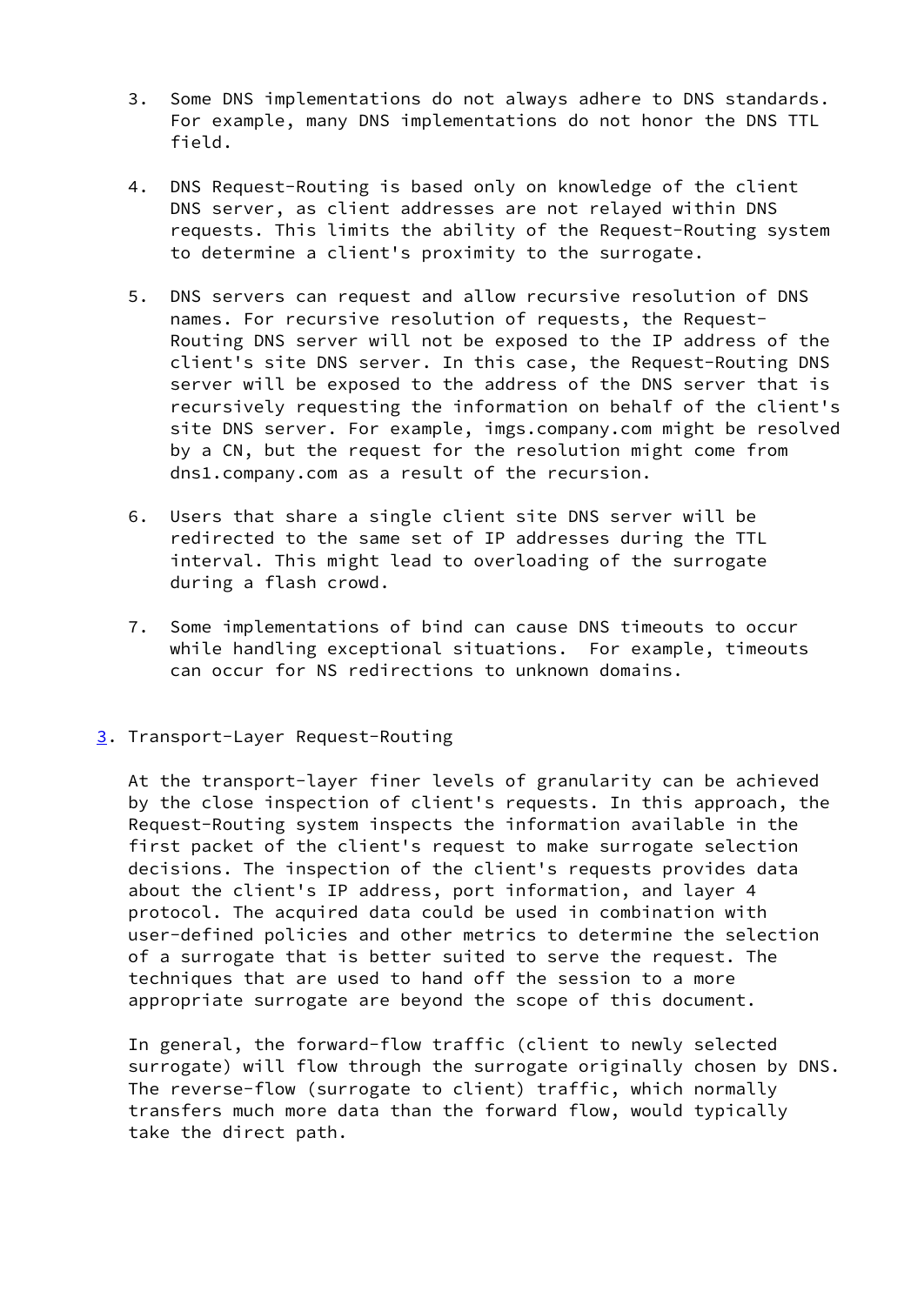<span id="page-8-1"></span>Internet-Draft Known CN Request-Routing Mechanisms February 22, 2002

 The overhead associated with transport-layer Request-Routing makes it better suited for long-lived sessions such as FTP  $\lceil 1 \rceil$  and RTSP  $\lceil 3 \rceil$ . However, it also could be used to direct clients away from overloaded surrogates.

 In general, transport-layer Request-Routing can be combined with DNS based techniques. As stated earlier, DNS based methods resolve clients requests based on domains or sub domains with exposure to the client's DNS server IP address. Hence, the DNS based methods could be used as a first step in deciding on an appropriate surrogate with more accurate refinement made by the transport-layer Request-Routing system.

<span id="page-8-0"></span>[4](#page-8-0). Application-Layer Request-Routing

 Application-layer Request-Routing systems perform deeper examination of client's packets beyond the transport layer header. Deeper examination of client's packets provides fine-grained Request-Routing control down to the level of individual objects. The process could be performed in real time at the time of the object request. The exposure to the client's IP address combined with the fine-grained knowledge of the requested objects enable application-layer Request- Routing systems to provide better control over the selection of the best surrogate.

### <span id="page-8-2"></span>[4.1](#page-8-2) Header Inspection

Applications such as HTTP  $[4]$  $[4]$ , RTSP  $[3]$  $[3]$ , and SSL  $[2]$  provide hints in the initial portion of the session about how the client request must be directed. These hints may come from the URL of the content or other parts of the MIME request header such as Cookies.

## <span id="page-8-3"></span>[4.1.1](#page-8-3) URL-Based Request-Routing

 A Uniform Resource Locator (URL) [\[7\]](#page-13-9) consists of a naming scheme followed by a string whose format is a function of the naming scheme. The string must start with a constant prefix "URL:". Within the URL of a object, the first element is the name of the scheme, separated from the rest of the object by a colon. The rest of the URL follows the colon in a format depending on the scheme. For example, an FTP URL may optionally specify the FTP data transfer type by which an object is to be retrieved. Most of the methods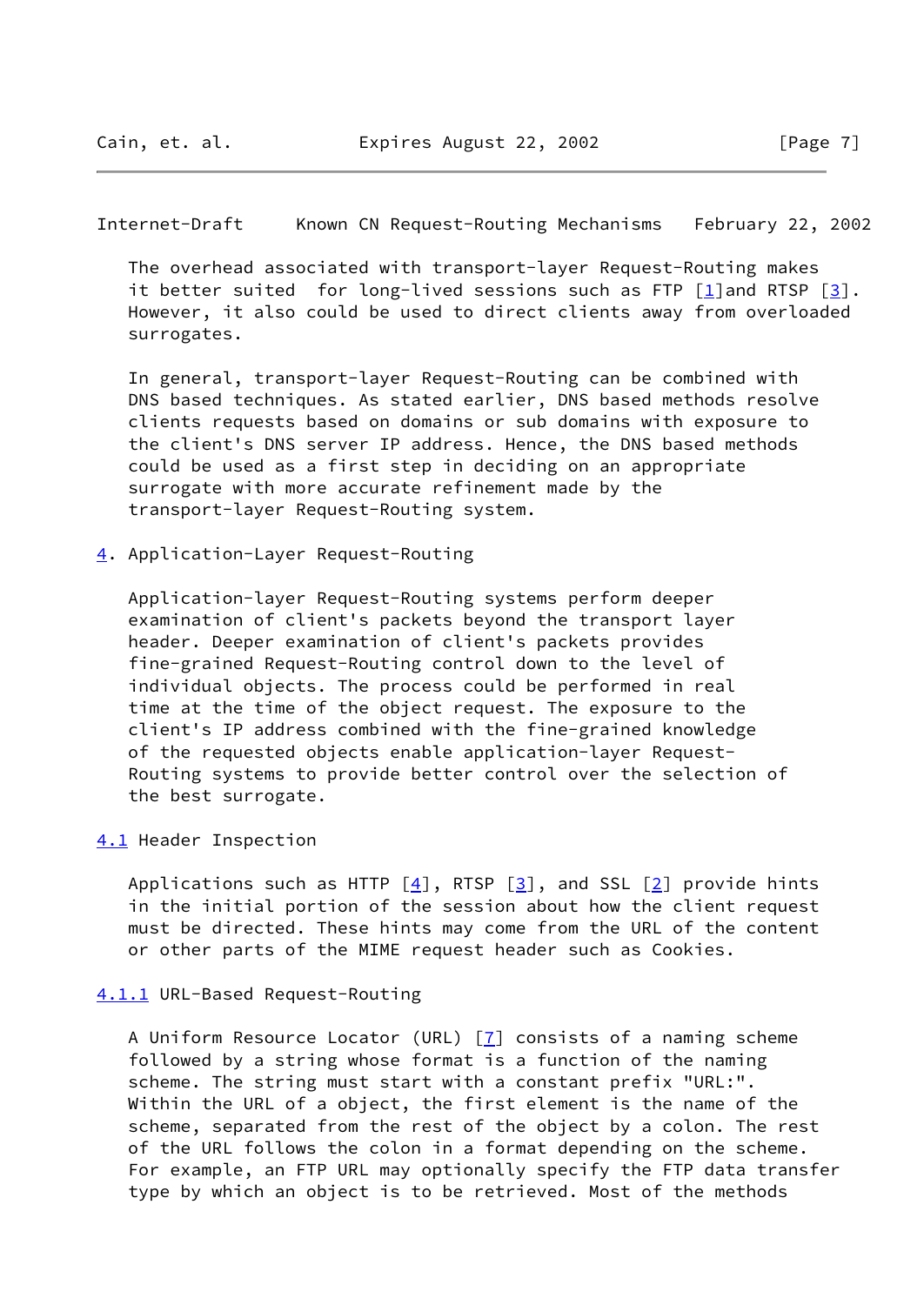correspond to the FTP Data Types such as ASCII and IMAGE for the retrieval of a document, as specified in FTP by the "TYPE" Command. The data type is specified by a suffix to the URL.

 In a similar fashion, HTTP and RTSP content requests describe the requested content by its URL. In many cases, this information is sufficient to disambiguate the content and suitably direct the request. In most cases, it may be sufficient to make Request- Routing decision just by examining the prefix or suffix of the URL.

Cain, et. al. **Expires August 22, 2002** [Page 8]

<span id="page-9-1"></span>Internet-Draft Known CN Request-Routing Mechanisms February 22, 2002

## <span id="page-9-0"></span>[4.1.1.1](#page-9-0) 302 Redirection

 In this approach, the client's request is first resolved to a virtual surrogate. Consequently, the surrogate returns an application-specific code such as the 302 (in the case of HTTP  $\left[4\right]$  or RTSP  $\left[3\right]$ ) to redirect the client to the actual delivery node.

 This technique is relatively simple to implement. However, the main drawback of this method is the additional latency involved in sending the redirect message back to the client.

#### <span id="page-9-2"></span>[4.1.1.2](#page-9-2) In-Path Element

 In this technique, an In-Path element is present in the network in the forwarding path of the client's request. The In-Path element provides transparent interception of the transport connection. The In-Path element examines the client's content requests and performs Request-Routing decisions.

 The In-Path element then splices the client connection to a connection with the appropriate delivery node and passes along the content request. In general, the return path would go through the In-Path element. However, it is possible to arrange for a direct return by passing the address translation information to the surrogate or delivery node through some proprietary means.

 The primary disadvantage with this method is the performance implications of URL-parsing in the path of the network traffic. However, it is generally the case that the return traffic is much larger than the forward traffic.

 The technique allows for the possibility of portioning the traffic among a set of delivery nodes by content objects identified by URLs. This allows object-specific control of server loading. For example,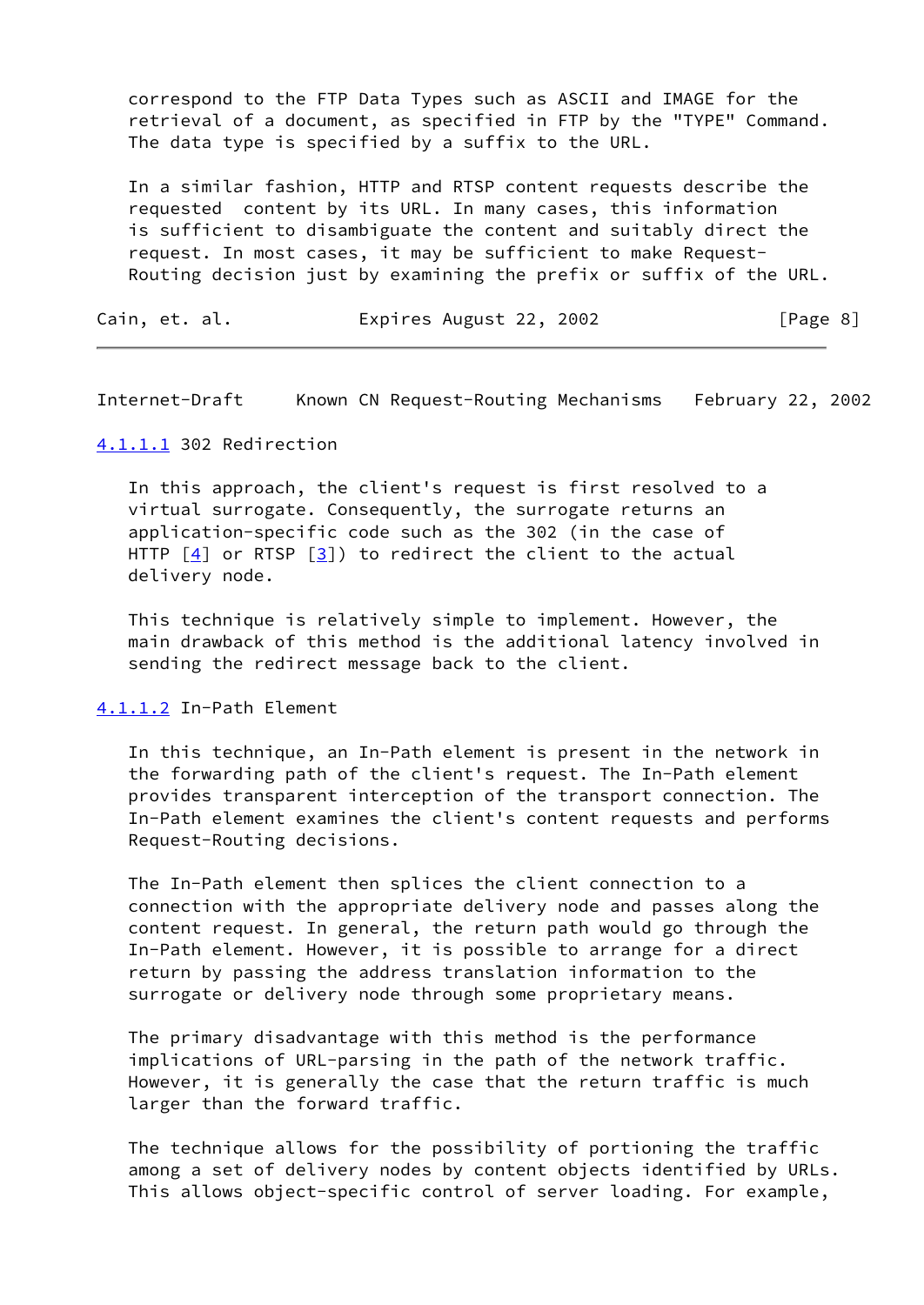requests for non-cacheable object types may be directed away from a cache.

<span id="page-10-0"></span>[4.1.2](#page-10-0) Mime Header-Based Request-Routing

 This technique involves the task of using MIME-headers such as Cookie, Language, and User-Agent, in order to select a surrogate.

 Cookies can be used to identify a customer or session by a web site. Cookie based Request-Routing provides content service differentiation based on the client. This approach works provided that the cookies belong to the client. In addition, it is possible to direct a connection from a multi-session transaction to be directed to the same server to achieve session-level persistence.

| Cain, et. al. | Expires August 22, 2002 | [Page 9] |
|---------------|-------------------------|----------|
|---------------|-------------------------|----------|

<span id="page-10-2"></span>Internet-Draft Known CN Request-Routing Mechanisms February 22, 2002

 The language header can be used to direct traffic to a language-specific delivery node. The user-agent header helps identify the type of client device. For example, a voice-browser, PDA, or cell phone can indicate the type of delivery node that has content specialized to handle the content request.

### <span id="page-10-1"></span>[4.1.3](#page-10-1) Site-Specific Identifiers

 Site-specific identifiers help authenticate and identify a session from a specific user. This information may be used to direct a content request.

 An example of a site-specific identifier is the SSL Session Identifier. This identifier is generated by a web server and used by the web client in succeeding sessions to identify itself and avoid an entire security authentication exchange. In order to inspect the session identifier, an In-Path element would observe the responses of the web server and determine the session identifier which is then used to associate the session to a specific server. The remaining sessions are directed based on the stored session identifier.

## <span id="page-10-3"></span>[4.2](#page-10-3) Content Modification

 This technique enables a content provider to take direct control over Request-Routing decisions without the need for specific witching devices or directory services in the path between the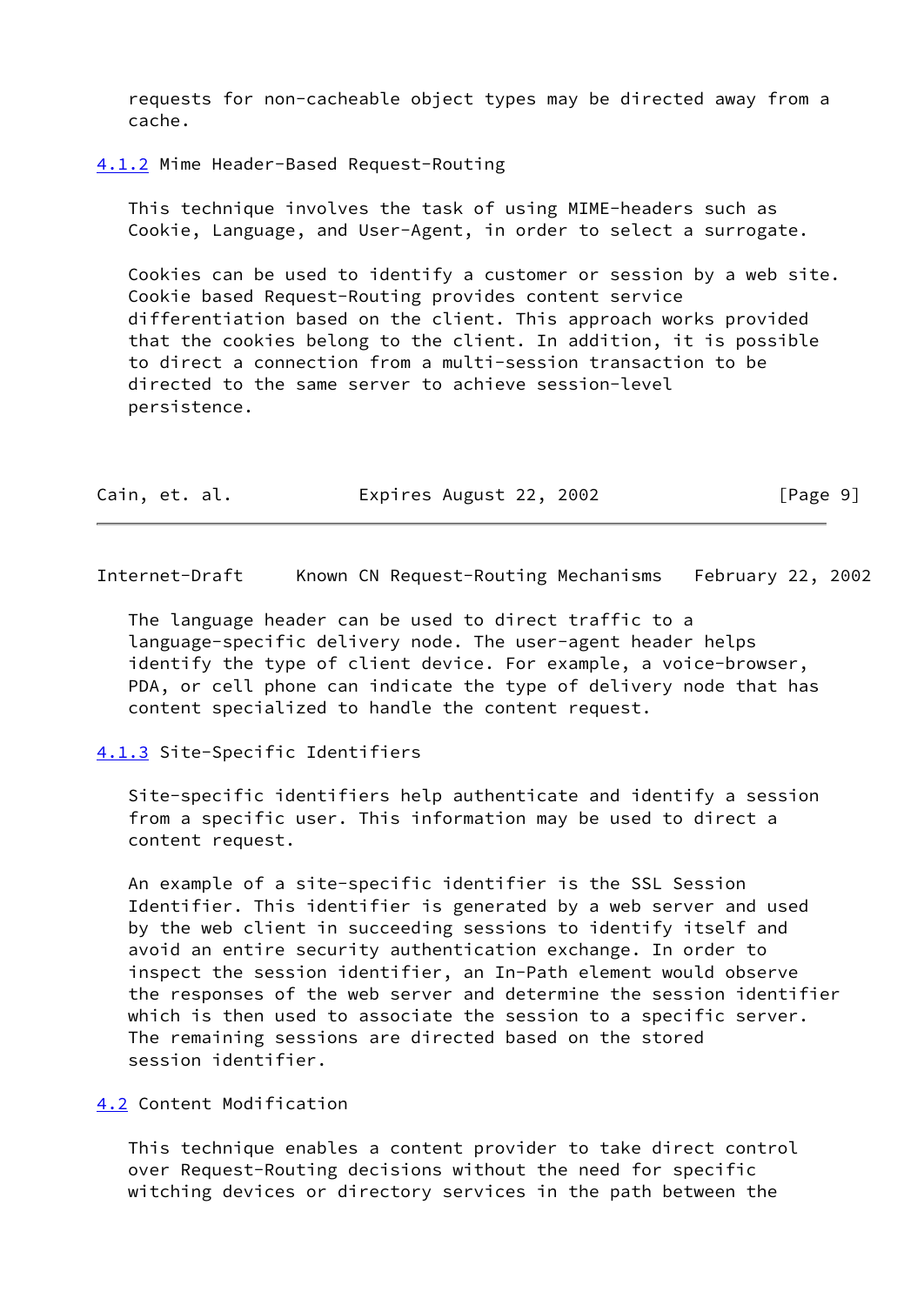client and the origin server. Basically, a content provider can directly communicate to the client the best surrogate that can serve the request. Decisions about the best surrogate can be made on a per-object basis or it can depend on a set of metrics. The overall goal is to improve scalability and the performance for delivering the modified content, including all embedded objects.

 In general, the method takes advantage of content objects that consist of basic structure that includes references to additional, embedded objects. For example, most web pages, consist of an HTML document that contains plain text together with some embedded objects, such as GIF or JPEG images. The embedded objects are referenced using embedded HTML directives. In general, embedded HTML directives direct the client to retrieve the embedded objects from the origin server. A content provider can now modify references to embedded objects such that they could be fetched from the best surrogate. This technique is also known as URL rewriting. The basic types of URL rewriting are discussed in the following subsections.

<span id="page-11-0"></span>[4.2.1](#page-11-0) A-priori URL Rewriting

 In this scheme, a content provider rewrites the embedded URLs before the content is positioned on the origin server. In this case, URL rewriting can be done either manually or by using a software tools that parse the content and replace embedded URLs.

| Cain, et. al. |  | Expires August 22, 2002 |  | [Page 10] |  |
|---------------|--|-------------------------|--|-----------|--|
|---------------|--|-------------------------|--|-----------|--|

<span id="page-11-2"></span>Internet-Draft Known CN Request-Routing Mechanisms February 22, 2002

 A-priori URL rewriting alone does not allow consideration of client specifics for Request-Routing. However, it can be used in combination with DNS Request-Routing to direct related DNS queries into the domain name space of the service provider. Dynamic Request-Routing based on client specifics are then done using the DNS approach.

<span id="page-11-1"></span>[4.2.2](#page-11-1) On-Demand URL Rewriting

 On-Demand or dynamic URL rewriting, modifies the content when the client request reaches the origin server. At this time, the identity of the client is known and can be considered when rewriting the embedded URLs. In particular, an automated process can determine, on-demand, which surrogate would serve the requesting client best. The embedded URLs can then be rewritten to direct the client to retrieve the objects from the best surrogate rather than from the origin server.

<span id="page-11-3"></span>[4.2.3](#page-11-3) Content Modification Limitations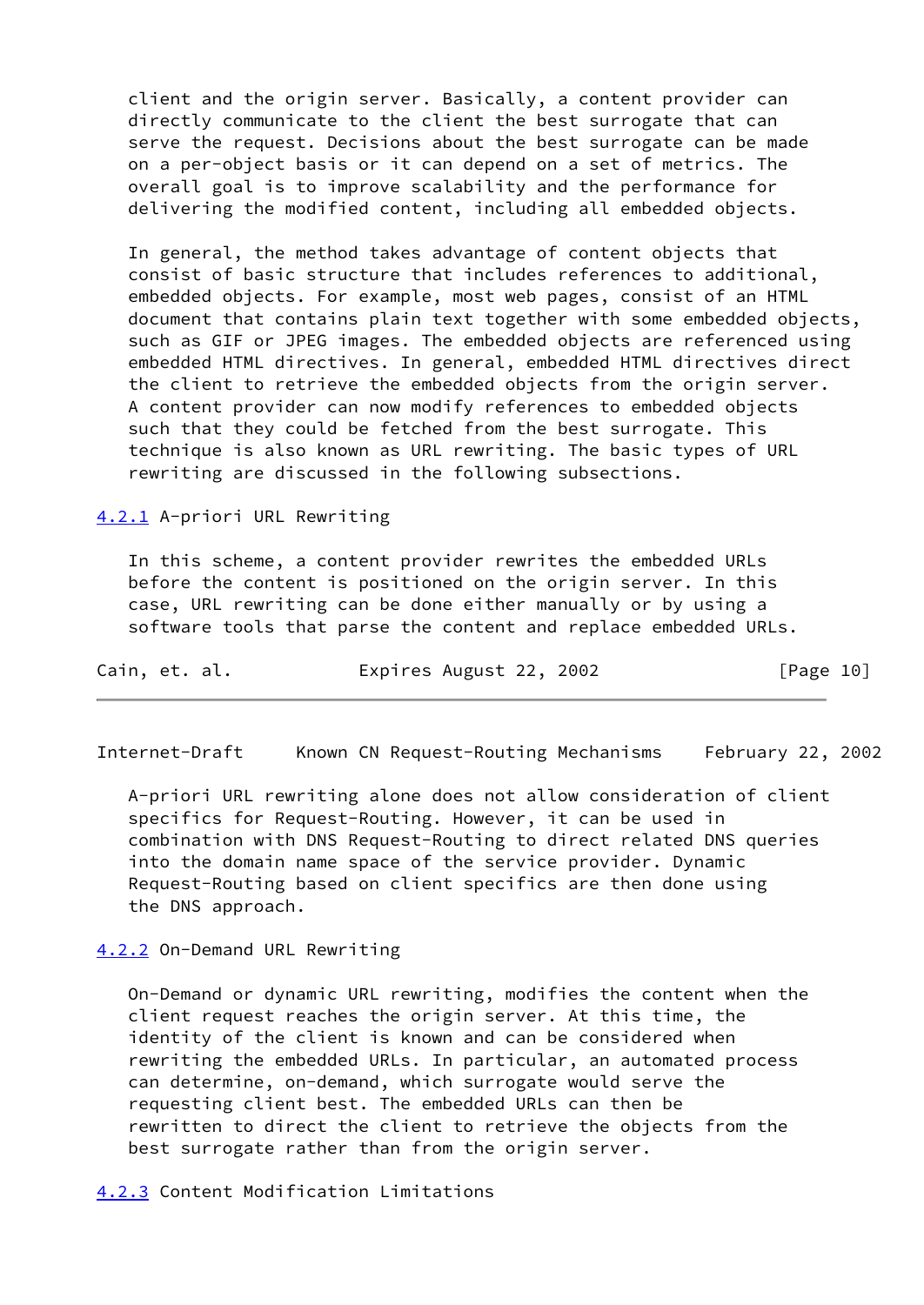Content modification as a Request-Routing mechanism suffers from the following limitations:

- 1. The first request from a client to a specific site must be served from the origin server.
- 2. Content that has been modified to include references to nearby surrogates rather than to the origin server should be marked as non-cacheable. Alternatively, such pages can be marked to be cacheable only for a relatively short period of time. Rewritten URLs on cached pages can cause problems, because they can get outdated and point to surrogates that are no longer available or no longer good choices.
- <span id="page-12-0"></span>[5](#page-12-0). Combination of Multiple Mechanisms

 There are environments in which a combination of different mechanisms can be beneficial and advantageous over using one of the proposed mechanisms alone. The following example illustrates how the mechanisms can be used in combination.

 A basic problem of DNS Request-Routing is the resolution granularity that allows resolution on a per-domain level only. A per-object redirection cannot easily be achieved. However, content modification can be used together with DNS Request-Routing to overcome this problem. With content modification, references to different objects on the same origin server can be rewritten to point into different domain name spaces. Using DNS Request-Routing, requests for those objects can now dynamically be directed to different surrogates.

| Cain, et. al. | Expires August 22, 2002 | [Page 11] |
|---------------|-------------------------|-----------|
|---------------|-------------------------|-----------|

<span id="page-12-2"></span>Internet-Draft Known CN Request-Routing Mechanisms February 22, 2002

<span id="page-12-1"></span>[6](#page-12-1). Security Considerations

The main objective of this document is to provide a summary of current Request-Routing techniques. Such techniques are currently implemented in the Internet. The document acknowledges that security must be addressed by any entity that implements any technique that redirects client's requests. However, the details of such techniques are beyond the scope of this document.

<span id="page-12-3"></span>[7](#page-12-3). Acknowledgements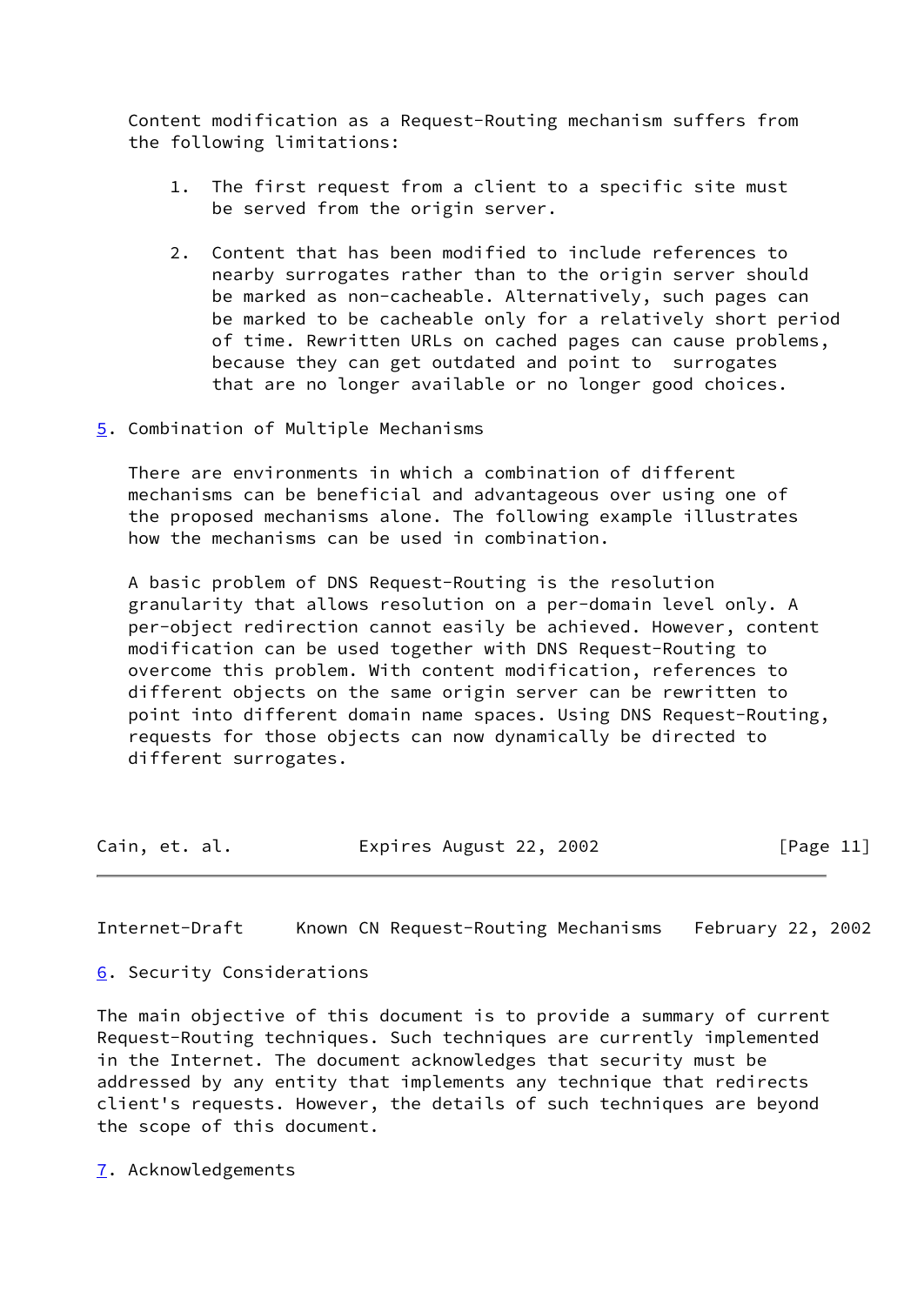The authors acknowledge the contributions and comments of Ian Cooper (Equinix), Nalin Mistry (Nortel), Wayne Ding (Nortel) and Eric Dean (CrystalBall).

- <span id="page-13-8"></span><span id="page-13-7"></span><span id="page-13-6"></span><span id="page-13-3"></span><span id="page-13-2"></span><span id="page-13-0"></span>[8](#page-13-0). References
	- [1] Postel, J., "File Transfer Protocol", [RFC 765](https://datatracker.ietf.org/doc/pdf/rfc765), June 1980,
	- [2] Dierks, T. and C. Allen, "The TLS Protocol Version 1", [RFC](https://datatracker.ietf.org/doc/pdf/rfc2246) [2246](https://datatracker.ietf.org/doc/pdf/rfc2246), January 1999.
	- [3] Schulzrinne, H., Rao, A. and R. Lanphier, "Real Time Streaming Protocol", [RFC 2326](https://datatracker.ietf.org/doc/pdf/rfc2326), April 1998.
	- [4] Fielding, R., Gettys, J., Mogul, J., Frystyk, H., Masinter, L., Leach, P. and T. Berners-Lee, "Hypertext Transfer Protocol -- HTTP/1.1", [RFC 2616](https://datatracker.ietf.org/doc/pdf/rfc2616), June 1999.
	- [5] Day, M., Cain, B. and G. Tomlinson, " A Model for Content Internetworking (CDI)", [http://www.ietf.org/internet-drafts/](http://www.ietf.org/internet-drafts/draft-day-cdnp-model-09.txt) [draft-day-cdnp-model-09.txt](http://www.ietf.org/internet-drafts/draft-day-cdnp-model-09.txt) (Group Last Call).
	- [6] Partridge, C., Mendez, T., Milliken W., "Host Anycasting Service", [RFC 1546,](https://datatracker.ietf.org/doc/pdf/rfc1546) November 1993.
	- [7] Berners-Lee, T., Masinter, L., McCahill, M., "Uniform Resource Locator (URL), [RFC 1738](https://datatracker.ietf.org/doc/pdf/rfc1738), May 1994.
	- [8] H. Schulzrinne, H., Fokus, G., Casner, S., Frederick, R., Jacobson, V., "RTP: A Transport Protocol for Real-Time Applications", [RFC 1889,](https://datatracker.ietf.org/doc/pdf/rfc1889) January 1996.
- <span id="page-13-9"></span><span id="page-13-5"></span><span id="page-13-4"></span><span id="page-13-1"></span>[9](#page-13-1). Authors' Addresses

 Abbie Barbir Nortel Networks 3500 Carling Avenue, Nepean Ontario K2H 8E9 Canada EMail: abbieb@nortelnetworks.com

| Cain, et. al. | Expires August 22, 2002 | [Page 12] |
|---------------|-------------------------|-----------|
|---------------|-------------------------|-----------|

Internet-Draft Known CN Request-Routing Mechanisms February 22, 2002

 Brad Cain Cereva Networks EMail: bcain@cereva.com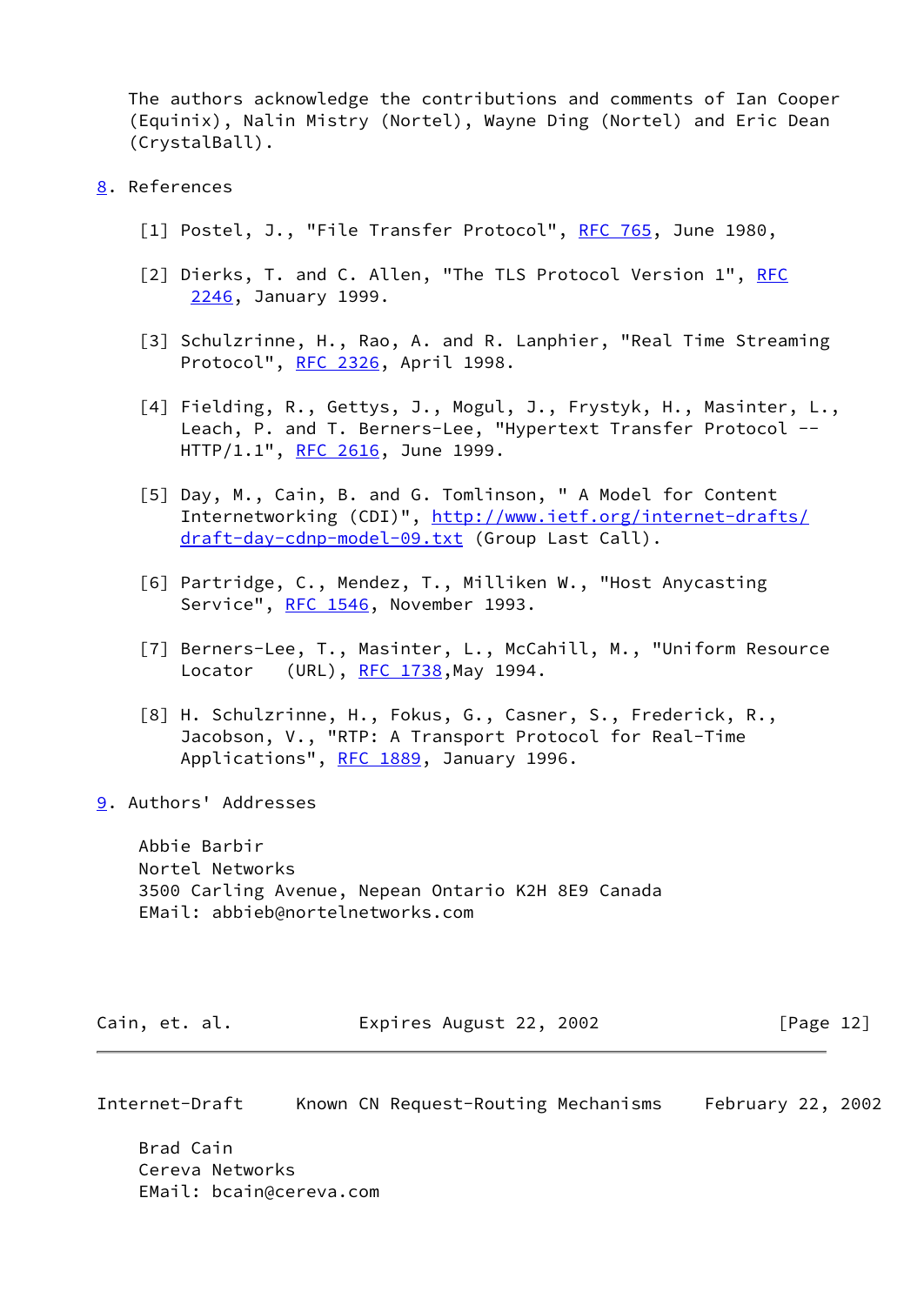Fred Douglis AT&T Labs Room B137 180 Park Ave, Bldg 103 Florham Park, NJ 07932, US EMail: douglis@research.att.com Mark Green CacheFlow 650 Almanor Avenue Sunnyvale, CA 94085, US EMail: markg@cacheflow.com Markus Hofmann Lucent Technologies Room 4F-513 101 Crawfords Corner Rd. Holmdel, NJ 07733, US EMail: hofmann@bell-labs.com Raj Nair Cisco Systems 50 Nagog Park Acton, MA 01720, US EMail: rnair@cisco.com Doug Potter Cisco Systems 50 Nagog Park Acton, MA 01720, US EMail: dougpott@cisco.com Oliver Spatscheck AT&T Labs Room B131 180 Park Ave, Bldg 103 Florham Park, NJ 07932, US EMail: spatsch@research.att.com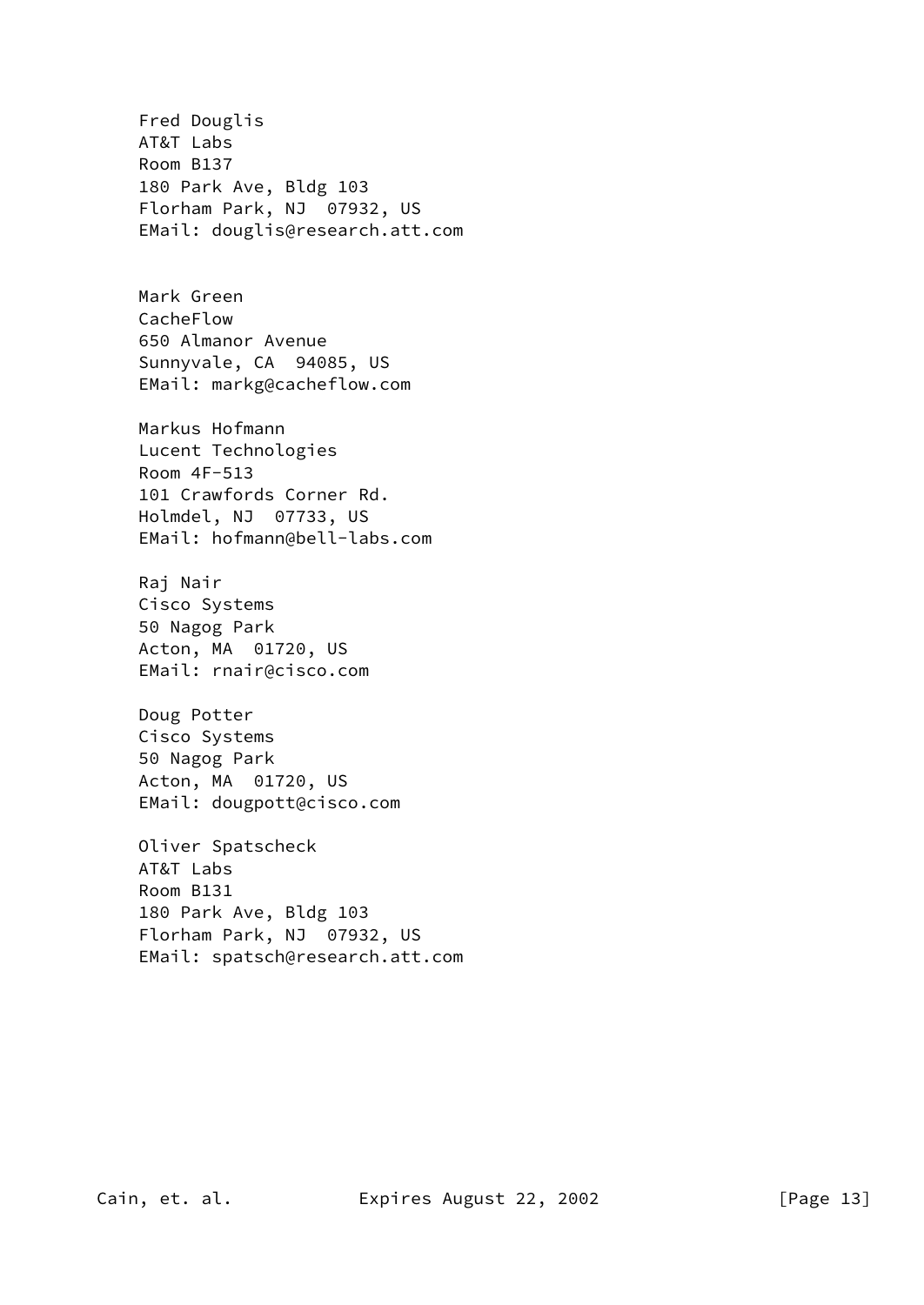## Appendix A

### Measurements

<span id="page-15-0"></span> Request-Routing systems can use a variety of metrics in order to determine the best surrogate that can serve a client's request. In general, these metrics are based on network measurements and feedback from surrogates. It is possible to combine multiple metrics using both proximity and surrogate feedback for best surrogate selection. The following sections describe several well known metrics as well as the major techniques for obtaining them.

<span id="page-15-1"></span>[A.1](#page-15-1) Proximity Measurements

 Proximity measurements can be used by the Request-Routing system to direct users to the "closest" surrogate. In a DNS Request-Routing system, the measurements are made to the client's local DNS server. However, when the IP address of the client is accessible more accurate proximity measurements can be obtained.

 Furthermore, proximity measurements can be exchanged between surrogates and the requesting entity. In many cases, proximity measurements are "one-way" in that they measure either the forward or reverse path of packets from the surrogate to the requesting entity. This is important as many paths in the Internet are asymmetric.

 In order to obtain a set of proximity measurements, a network may employ active probing techniques and/or passive measurement techniques. The following sections describe these two techniques.

## <span id="page-15-2"></span>[A.1.1](#page-15-2) Active Probing

 Active probing is when past or possible requesting entities are probed using one or more techniques to determine one or more metrics from each surrogate or set of surrogates. An example of a probing technique is an ICMP ECHO Request that is periodically sent from each surrogate or set of surrogates to a potential requesting entity.

 In any active probing approach, a list of potential requesting entities need to be obtained. This list can be generated dynamically. Here, as requests arrive, the requesting entity addresses can be cached for later probing. Another potential solution is to use an algorithm to divide address space into blocks and to probe random addresses within those blocks. Limitations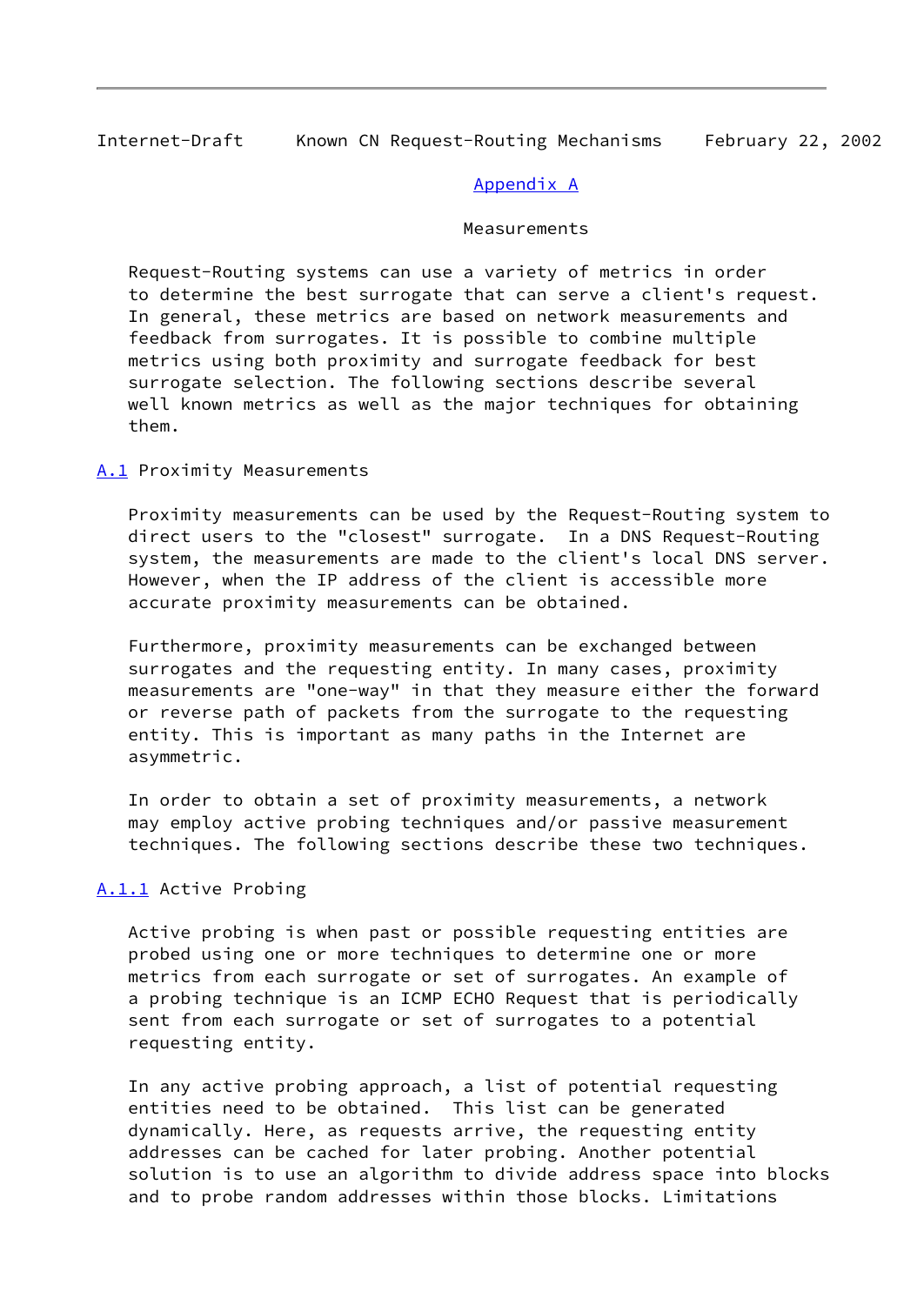of active probing techniques include:

- 1. Measurements can only be taken periodically.
- 2. Firewalls and NATs disallow probes.

| Cain, et. al. |  | Expires August 22, 2002 |  | [Page 14] |  |
|---------------|--|-------------------------|--|-----------|--|
|               |  |                         |  |           |  |

<span id="page-16-1"></span>Internet-Draft Known CN Request-Routing Mechanisms February 22, 2002

 3. Probes often cause security alarms to be triggered on intrusion detection systems.

<span id="page-16-0"></span>[A.1.2](#page-16-0) Passive Measurement

 Passive measurements could be obtained when a client performs data transfers to or from a surrogate. Here, a bootstrap mechanism is used to direct the client to a bootstrap surrogate. Once the client connects, the actual performance of the transfer is measured. This data is then fed back into the Request-Routing system.

 An example of passive measurement is to watch the packet loss from a client to a surrogate by observing TCP behavior. Latency measurements can also be learned by observing TCP behavior. The limitations of passive measurement approach are directly related to the bootstrapping mechanism. Basically, a good mechanism is needed to ensure that not every surrogate is tested per client in order to obtain the data.

## <span id="page-16-2"></span>[A.1.3](#page-16-2) Metric Types

 The following sections list some of the metrics, which can be used for proximity calculations.

- \* Latency: Network latency measurements metrics are used to determine the surrogate (or set of surrogates) that has the least delay to the requesting entity. These measurements can be obtained using either an active probing approach or a passive network measurement system.
- \* Packet Loss: Packet loss measurements can be used as a selection metric. A passive measurement approach can easily obtain packet loss information from TCP header information. Active probing can periodically measure packet loss from probes.
- \* Hop Counts: Router hops from the surrogate to the requesting entity can be used as a proximity measurement.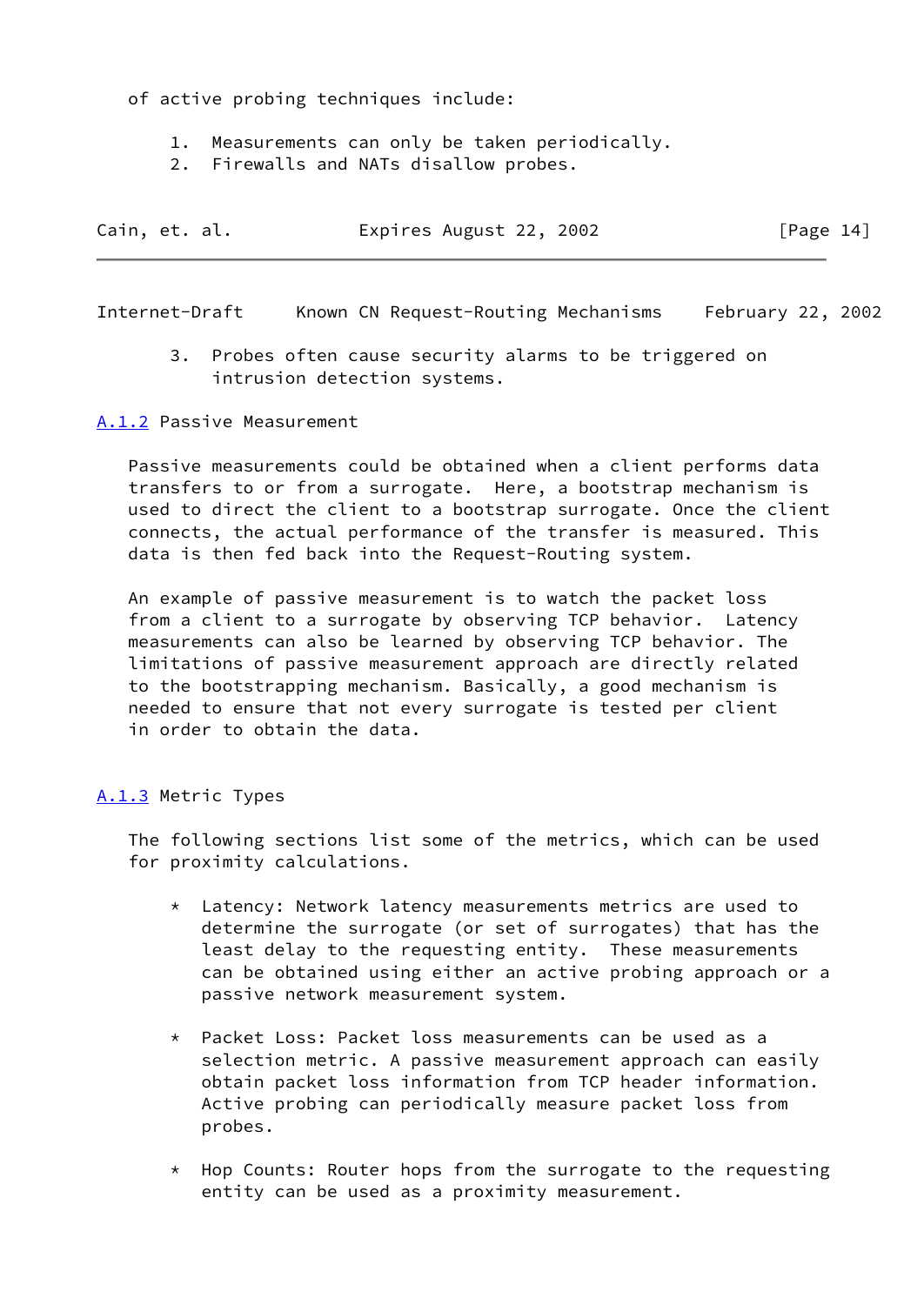\* BGP Information: BGP AS PATH and MED attributes can be used to determine the "BGP distance" to a given prefix/length pair. In order to use BGP information for proximity measurements, it must be obtained at each surrogate site/location.

Cain, et. al. Expires August 22, 2002 [Page 15]

<span id="page-17-1"></span>Internet-Draft Known CN Request-Routing Mechanisms February 22, 2002

<span id="page-17-0"></span>[A.2](#page-17-0) Surrogate Feedback

 The Request-Routing system can use feedback from surrogates in order to select a "least-loaded" delivery node. Feedback can be delivered from each surrogate or can be aggregated by site or by location.

<span id="page-17-2"></span>[A.2.1](#page-17-2) Probing

 Feedback information may be obtained by periodically probing a surrogate by issuing an HTTP request and observing the behavior. The problems with probing for surrogate information are:

1. It is difficult to obtain "real-time" information.

2. Non-real-time information may be inaccurate.

 Consequently, feedback information can be obtained by agents that reside on surrogates that can communicate a variety of metrics about their nodes.

<span id="page-17-3"></span>[A.2.2](#page-17-3) Well Known Metrics

 The following provides a list of several of the popular metrics that are used for surrogate feedback:

\* Surrogate CPU Load.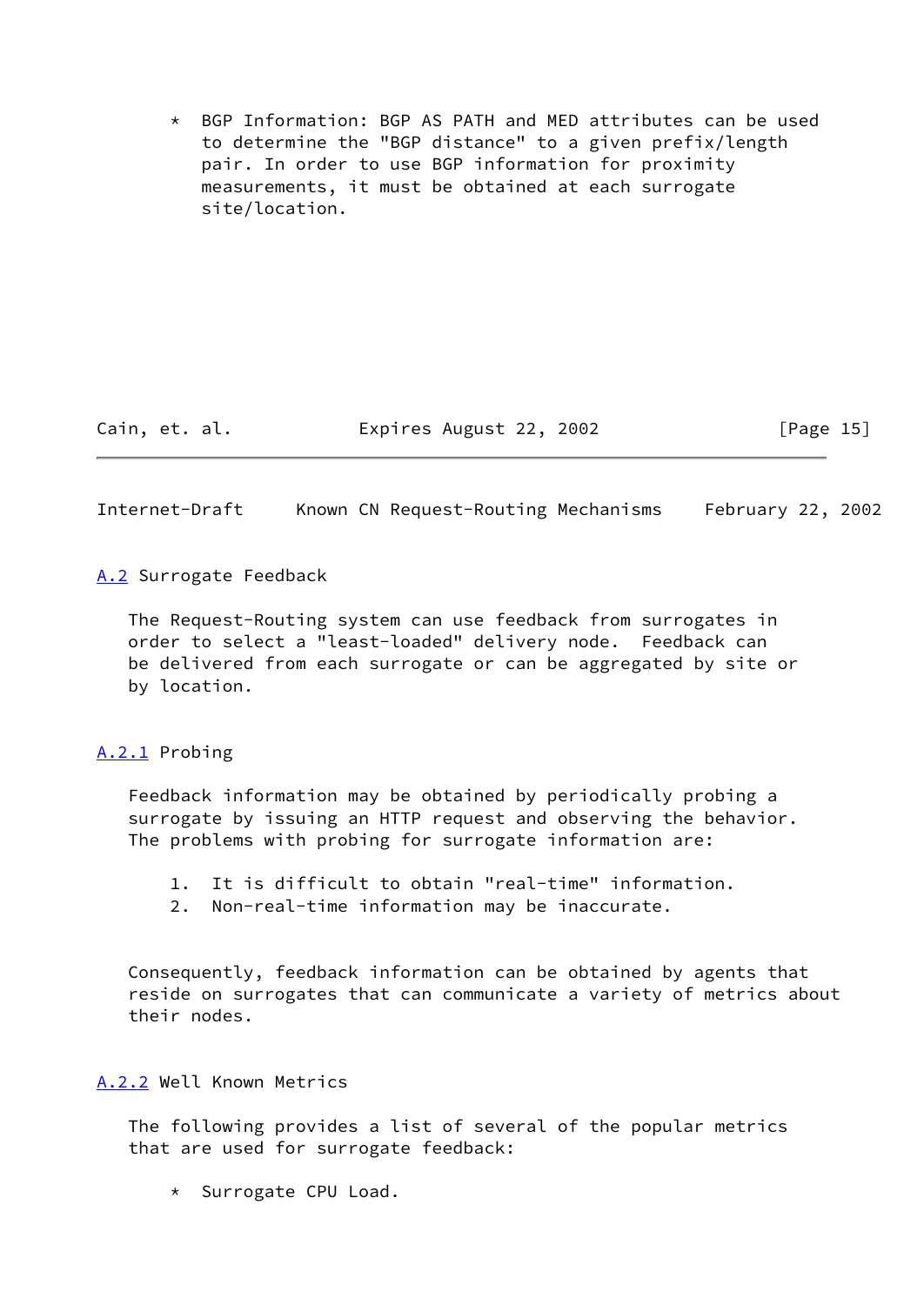- \* Interface Load / Dropped packets.
- \* Number of connections being served.
- \* Storage I/O Load.

Cain, et. al. Expires August 22, 2002 [Page 16]

Internet-Draft Known CN Request-Routing Mechanisms February 22, 2002

Full Copyright Statement

Copyright (C) The Internet Society (2000). All Rights Reserved.

 This document and translations of it may be copied and furnished to others, and derivative works that comment on or otherwise explain it or assist in its implementation may be prepared, copied, published and distributed, in whole or in part, without restriction of any kind, provided that the above copyright notice and this paragraph are included on all such copies and derivative works. However, this document itself may not be modified in any way, such as by removing the copyright notice or references to the Internet Society or other Internet organizations, except as needed for the purpose of developing Internet standards in which case the procedures for copyrights defined in the Internet Standards process must be followed, or as required to translate it into languages other than English.

The limited permissions granted above are perpetual and will not be